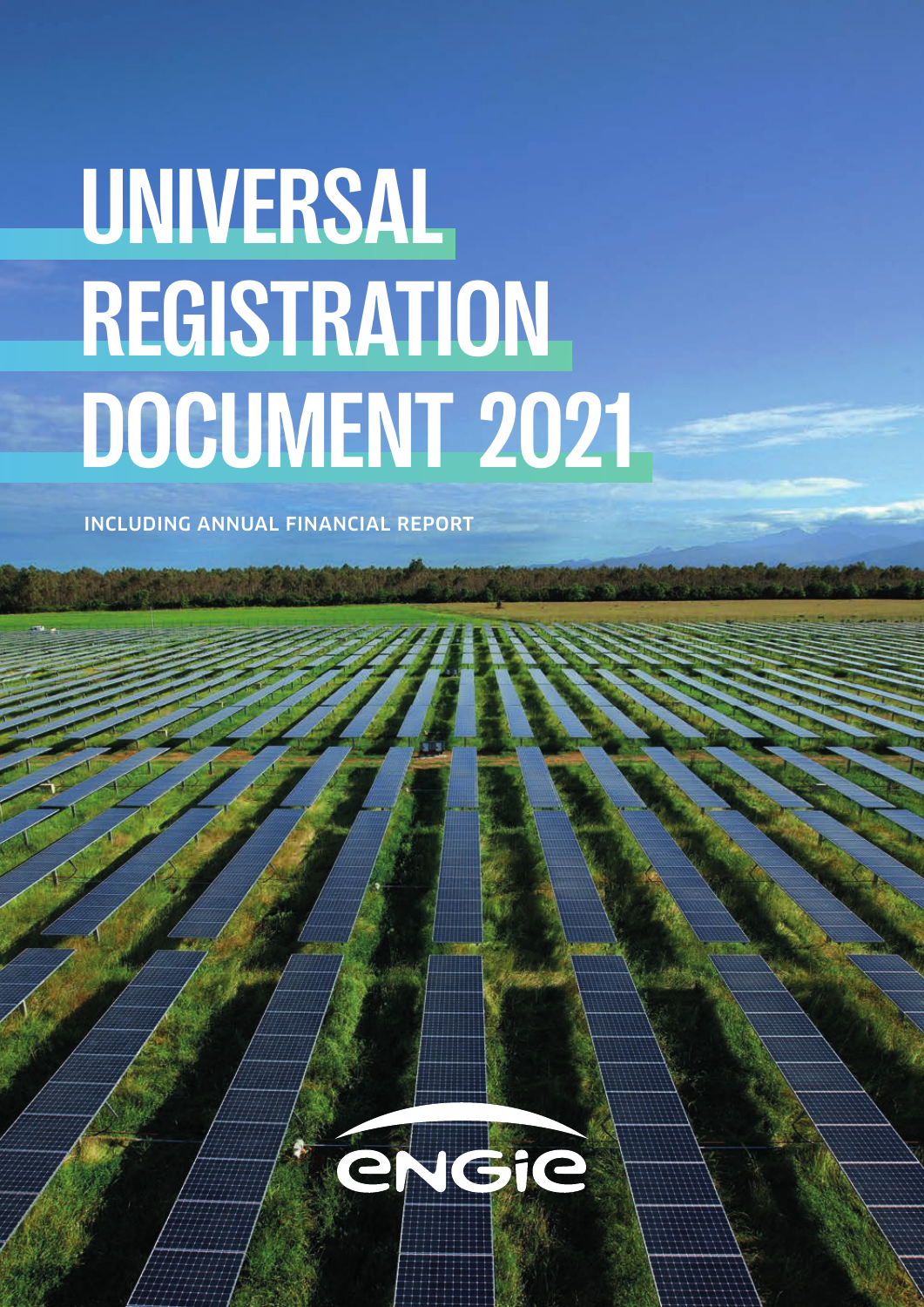

## **3.9 Vigilance Plan**

In accordance with Law 2017-399 of March 27, 2017, this section summarizes the broad strokes of the Group's vigilance plan. A developed version of the vigilance plan, its progress report, as well as details of the policies and actions are available on the Group's website: https:// www.engie.com/en/group/ethics-and-compliance/policiesand-procedures.

The plan covers all the measures established by ENGIE SA to prevent risks related to its activities and those of its controlled

subsidiaries. It covers serious violations relating to human rights and fundamental freedoms, the health and safety of individuals and the environment. The Group's adherence to international standards is the minimum basis for commitments that the Group intends to apply wherever it operates.

These approaches and the common whistleblowing system have already been in use for several years. Completely integrated to the ethics organization, it benefits from steering, governance and dedicated monitoring.

#### **3.9.1** Identification and management of the risks of serious harm to individuals and the environment

The Group exercises vigilance through policies that cover all issues and procedures relating to the identification and assessment of risks. Goals and follow-up and assessment processes are put in place on the basis of these procedures.

#### **3.9.1.1 Prevent and manage the risks related to human rights**

The major risks of negative impacts on the human rights of any individual due to the Group's activities are related to the fundamental rights of workers. The following risks are targeted: details of the risks can be accessed via [https://www.engie.com/](www.engie.com/en/group/ethics-and-compliance/policies-and-procedures) [en/group/ethics-and-compliance/policies-and-procedures.](www.engie.com/en/group/ethics-and-compliance/policies-and-procedures)

#### Fundamental rights of employees Rights of local communities • Health and safety conditions • Freedom of association • Non-discrimination • Combating forced labor • Working hours • Living conditions of workers • Health of surrounding populations • Living conditions of surrounding populations (food, water, housing, culture, access to resources, etc.) and the right to a healthy environment • Working conditions and health and safety of subcontractors • Energy procurement • Traceability and procurement of the materials used for the Group's products and services Subcontracting/suppliers/partners

• Displacement and rehousing

• Combating the suppression of the Group's opponents

of populations

• Practices of commercial partners in projects

#### Security of employees and sites

• Practices of private or public forces of order in the exercise of their security mission, and in particular practices relating to the use of force

• Security of employees in high-risk countries

• Private life

The Group's human rights policy, adopted in 2014 and constantly evolving, specifies the Group's commitments and provides for regular processes to identify and manage risks. In particular, every year, the entities must assess their activities with regard to their impact on human rights, via a dedicated self-diagnostic scorecard (see Section 3.8.2). They must also assess any new business activity via a dedicated scorecard designed to identify the risk factors specific to the planned activity.

The risks are assessed according to the country, the activity, the presence of vulnerable populations, the products/services used, and the type of business relationship. Some partners (see Section 3.9.2) are also subject to ethical due diligence procedures, explicitly including human rights.

In 2021, the entities in two major regions, South America (SOUTHAM) and Asia - Middle East - Africa (AMEA), along with GEMS and Tractebel, were assessed as being at risk in terms of human rights, either because of their country of activity or the sector in which they do business. At the operational level, the specific risks identified are the subject of specific action plans described on the aforementioned website. A face-to-face training course on the Group's human rights approach was developed in 2019 and targets operational collaborators and managers directly concerned by this topic. An e-learning module on human rights for all employees has been also in use for several years now.

The monitoring of the application of these processes is incorporated into the ethics compliance report (quantitative indicators) and into the internal control system (see Section 3.8.6).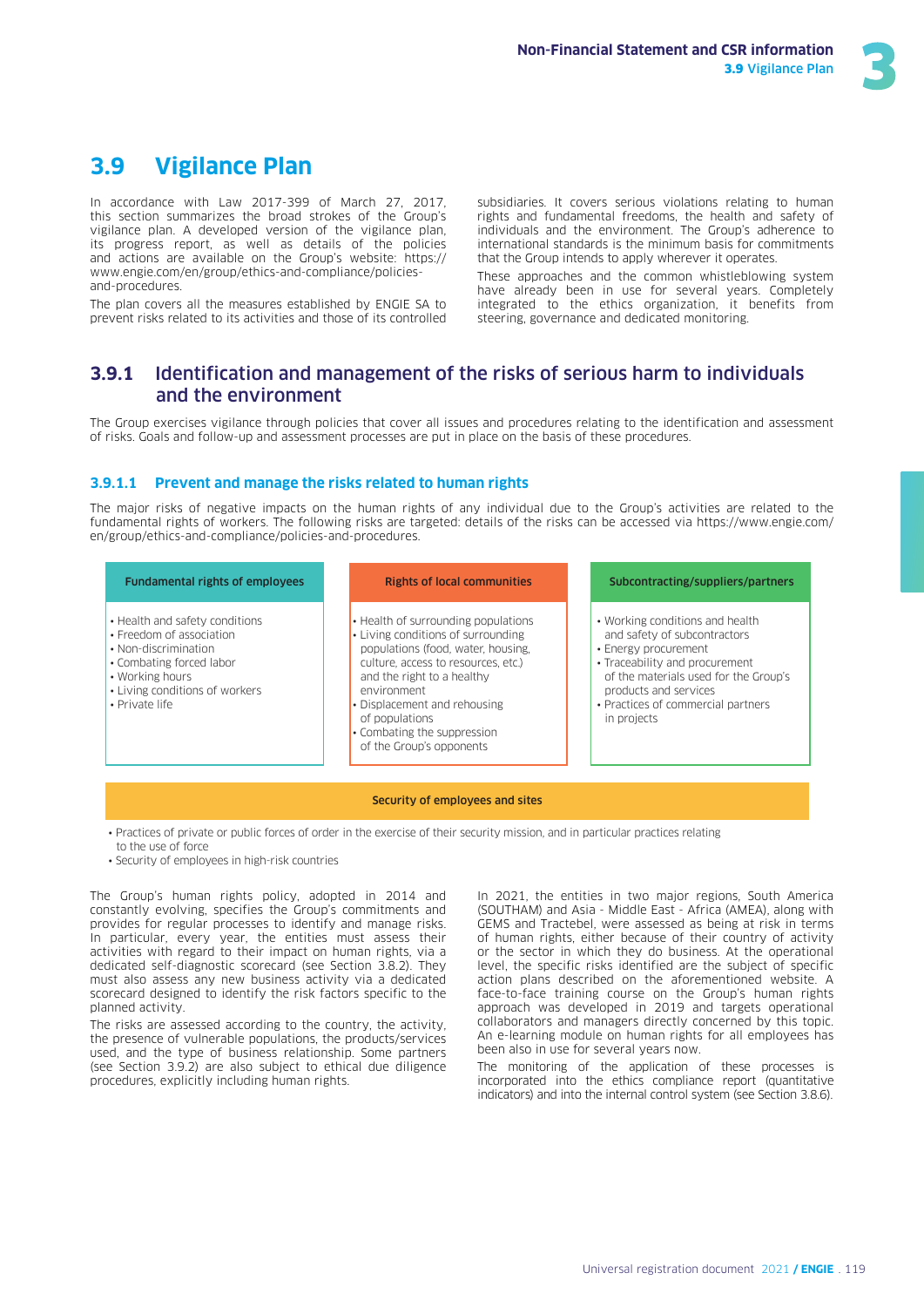| 2021 results                      | 634 employees trained in person on human rights, 64% of whom were operational functions,<br>and half of these from at-risk entities, and 21,178 employees trained by e-learning.             |
|-----------------------------------|----------------------------------------------------------------------------------------------------------------------------------------------------------------------------------------------|
| Internal control<br>(Section 2.3) | 71.2% of the Group's entities assessed the roll-out of the vigilance plan at their level<br>as effective (1)                                                                                 |
|                                   | 88.3% of the entities that assessed the roll-out of the human rights policy considered<br>it to be effective $(1)$ .                                                                         |
| Ethics compliance report          | 95%: Coverage of the annual human rights risk sheet.<br>100%: Number of due diligence procedures (with human rights risk) on partners in the<br>context of the Group's investment committees |

*(1) Maximum level 4 according to the internal control standards*

#### **3.9.1.2 Prevent and manage risks related to health and safety and to personal security**

The mapping of personal health and safety risks includes both risks of harm to the health and safety of people working for<br>the Group (employees, temporary workers and the Group (employees, temporary workers and subcontractors) and risks relating to industrial facilities that are owned by the Group or maintained and/or operated by the Group for customers, which could generate risks for people working for the Group or for neighbors of these industrial facilities.

With regard to serious and fatal accidents, the Group aims, in decreasing order of priority, to first eliminate the exposure of people to risks and then to establish collective and then individual prevention measures. The prevention system implemented by the Group includes the following measures:

- compliance with the Life-Saving Rules by everybody in all circumstances;
- identification and handling of "HiPos": events and situations with high potential of severity, which are precursors to serious accidents;
- work stoppages if safety conditions are not met ("Stop the work" approach*);*
- shared vigilance, consisting of also overseeing the safety of others;
- a last-minute risk analysis just before starting work, to take into account any changes in the working environment (the "life-saving minute" approach).

In addition, an action plan specifically designed to prevent serious and fatal electricity-related accidents has been rolled out to all Group entities. Other measures to prevent serious and fatal accidents are described in Section 3.4.8.2.4 "The management of risks relating to health and safety at work."

These various measures must be implemented, not only by the Group's employees, but also by the employees of subcontracting companies working on behalf of the Group.

The monitoring of the measures implemented and the assessment of their effectiveness takes place by means of management safety visits and inspections, internal audits and peer reviews.

As well as these specific measures to prevent serious and fatal accidents, the Group has launched its new health and safety action plan for the period 2021-2025, which is based on the following three areas:

- "No Life at Risk" (prevention of risks directly related to the execution of activities);
- "No Mind at Risk" (prevention of risks related to the context of execution of activities);
- "No Asset at Risk" (prevention of risks related to industrial processes).

As a result of the fatal accidents experienced by the Group in 2021, a number of specific actions were taken:

- a "safety stand down" was held with all teams to discuss safety at work;
- in-depth health and safety reviews at certain construction sites deemed to be particularly at risk;
- strengthening of safety, quality assurance and control standards;
- assessment of the Group's health and safety maturity and organization by a specialist provider to identify improvements to be made.

With regard to well-being at work, the Group has defined and disseminated to employees its "nine commitments for wellbeing at work.

With regard to the prevention of Covid-19, the Group guidelines, both general and by subject, have been implemented in all of the entities, accompanied by a specific announcement. A summary of the anti-Covid-19 measures implemented is available in Section 3.4.8.2.2 management of risks arising from the Covid-19 pandemic."

The other measures intended to ensure the health and safety of individuals working for the Group are presented in Section 2.2.7.5 "Health and safety at work" and in Section 3.4.8 "Health and safety policy." Details of the measures are provided on the Group's website: http[s://www.engie.com/](www.engie.com/en/engagements/global-care) [engagements/global-care](www.engie.com/en/engagements/global-care)

The measures put in place by the Group to ensure the security of individuals are described in Section 2.2.7.4.

#### **3.9.1.3 Prevent and manage environmental and societal risks**

From an environmental perspective, the major risk for the Group is climate risk, followed by biodiversity, water and pollution risks. These global and local environmental risks are identified annually at both Group and local level in order to establish a list of "at risk" sites. From a societal point of view, the risks analyzed are the impact of activities on local communities and their social consequences.

The Group's CSR Policy guides the vigilance process with regard to environmental and social matters (see Section 3.1.1). Environmental and societal risks are analyzed periodically at every level of the company. This policy is deployed in each GBU, subsidiary, and site. Its in each GBU, implementation is monitored through goals and action plans

that are reviewed every year. This review process enables us to make sure our obligations, with respect to environmental and societal vigilance, are properly satisfied.

The environmental policy fully incorporates this risk analysis. The control of its  $CO<sub>2</sub>$  emissions is a major issue for the Group, causing it to establish a specific action plan. This plan is supplemented by non-financial targets and international commitments such as SBTi, which are described in detail in the integrated report. The environmental policy also aims to institute action plans at various levels to avoid, reduce, and if necessary, offset the environmental impacts of the Group's activities.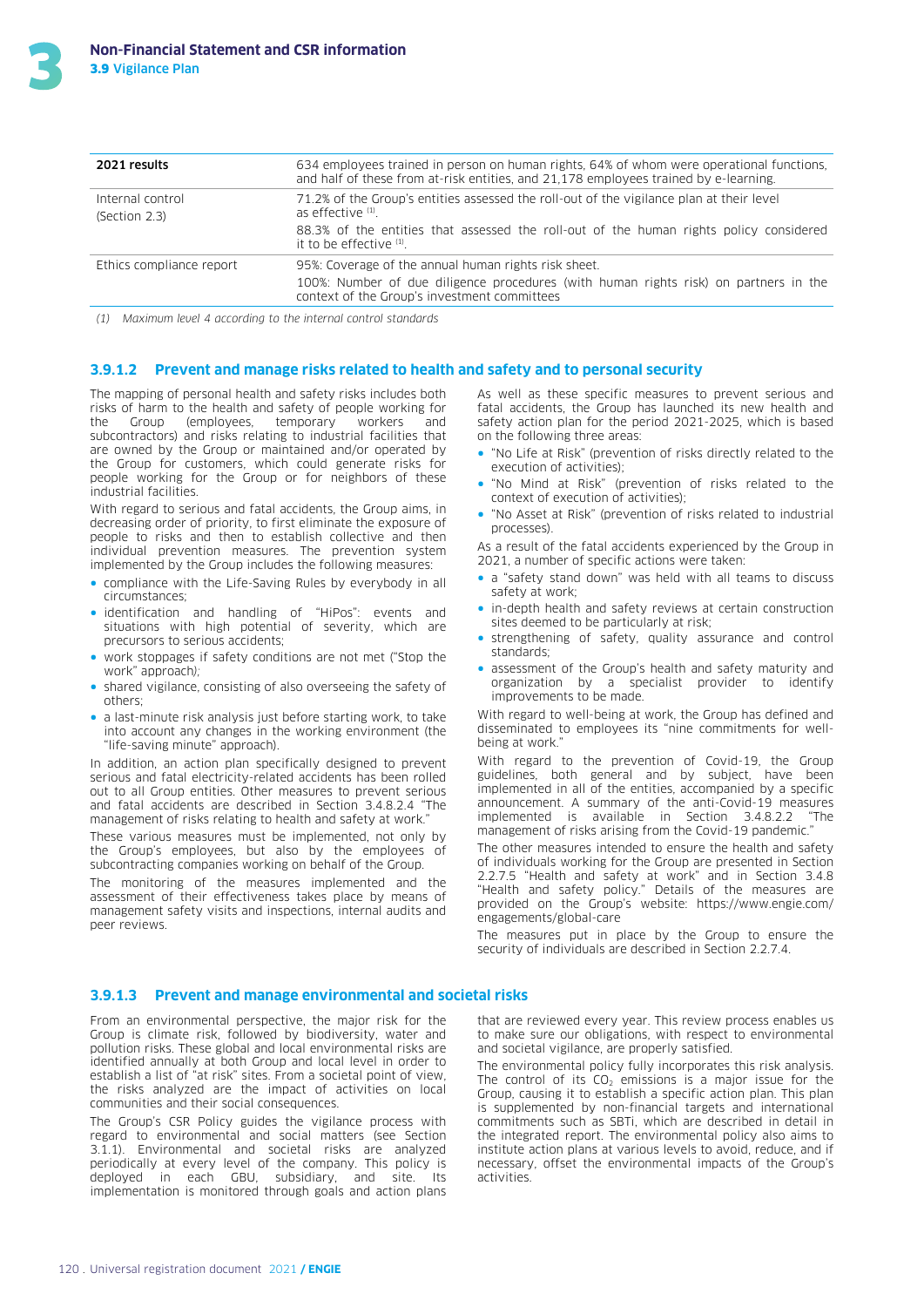3

The societal policy is focused on stakeholder engagement. Its implementation includes a toolbox, training programs and a center of expertise.

In addition, since 2021, the Group has taken nine CSR criteria into account for its major investment projects, assessed using risk and opportunity analyses. These criteria mainly relate to:

#### **3.9.1.4 Prevent and manage risks related to energy supply**

The risks related to the Group's energy supply (biomass, natural gas, LNG, etc.) have been identified as a specific issue of vigilance for the Group. These are subject to the Group's reporting rules and governance and managed directly by the responsible entities, which identify the specific risks of each activity by energy source and at the country and energy supplier level. If necessary, mitigation measures are included in the contracts with the related suppliers.

reducing GHG emissions, adaptation to climate change, biodiversity, water, pollution, the circular economy, ethics, health and safety, collaboration with stakeholders and sustainable purchasing. These criteria are described in detail on the website at [https://www.engie.com/en/analysts/](https://www.engie.com/analystes-rse/gouvernance/devoir-de-vigilance-des-risques-environnementaux-et-societaux) governance/duty-of-vigilance-environmental-societal-risks.

A CSR strategy was formalized to meet these challenges, with specific action plans per energy source.

The governance structure was strengthened to ensure that the duty of vigilance is included in decision-making processes. The supply chain risk assessment approach has been systematized, based on the 3P (People, Planet and Profit) approach.

#### **3.9.1.5 Prevent and manage risks related to non-energy purchases**

The Group's Purchasing management system is designed to supervise and reduce the risks associated with purchasing. It includes:

- a Purchasing Charter that specifies ENGIE's commitments and requirements vis-à-vis its suppliers;
- purchasing governance that describes the methods of implementation through 12 key rules. To these rules is added, for each entity, the obligation to carry out an analysis of ethical risks. This analysis takes into account the occupations, purchasing categories and amounts, and organizations and projects. It encourages the rotation of actors in the purchasing function engaged in supplier relationships;
- operational processes dealing with the management of purchasing categories, supplier panels and the stages of sourcing process;
- a code of conduct in supplier relation, which was revised in 2021 to ensure the implementation of the principles throughout the supply chain.

The purchasing processes are implemented through the following key stages:

- the assessment of new preferred (Group level) and major (entity level) suppliers;
- the analysis of risks and opportunities by purchasing category and by country, based on a risk matrix developed in partnership with EcoVadis. Three purchasing categories are considered high risk: engineering/turnkey installation, chemicals and batteries;

### **3.9.2** Third-party assessment

In 2021, 100% of the partners in the Group's investment projects were subject to due diligence, including a systematic study of "vigilance" topics.

In addition, the Group's new preferred and major suppliers are automatically assessed via due diligence (by the category managers and chief procurement officers) before contracting takes place. Since 2019 this rule has been gradually extended to cover our panel of 1,600 recurring suppliers. To date,

- the implementation of an associated management plan taking into account the eligibility criteria of suppliers. These plans may include, for example, audits, specific contractual provisions to limit the risk, an ethics clause, etc. A risk reduction plan is automatically implemented for suppliers with an EcoVadis score below 45/100;
- the measurement of the performance delivered by the suppliers and related improvement plans;
- the implementation, in 2021, of a specific enhanced vigilance plan to identify and manage the risks of forced labor practices in the Group's Chinese supply chains. The principal measures taken to identify and manage these risks are presented in Section 2.2.6.4.

The proper implementation of these processes is verified via the INCOME internal control program (see Section 2.3). With 28 different controls, the INCOME PRO reference system covers all purchasing processes.

Lastly, the Purchasing management system is facilitated by a continuous training plan for the entire Purchasing sector. Face-to-face and videoconferencing sessions are supplemented by the delivery of online modules via Ulearn, the Group's training intranet. In 2021, around 500 purchasers took part in the "Ethics and supplier relations" training course through face-to-face sessions and videoconferencing. Three Ulearn training modules were mandatory for the entire purchasing function: Fraud and Corruption, Zero Tolerance; Our Group, Our Ethics; and Competition Law.

995 have been evaluated in terms of ethics by EcoVadis, including, in 2021, 591 new or re-evaluated suppliers.

Directly or indirectly, 100% of the Ethics Officers have access to a specialist due diligence tool. As an illustration, over 5,000 first-level due diligence searches were performed by the Ethics, Compliance & Privacy Department in 2021 using our due diligence tools.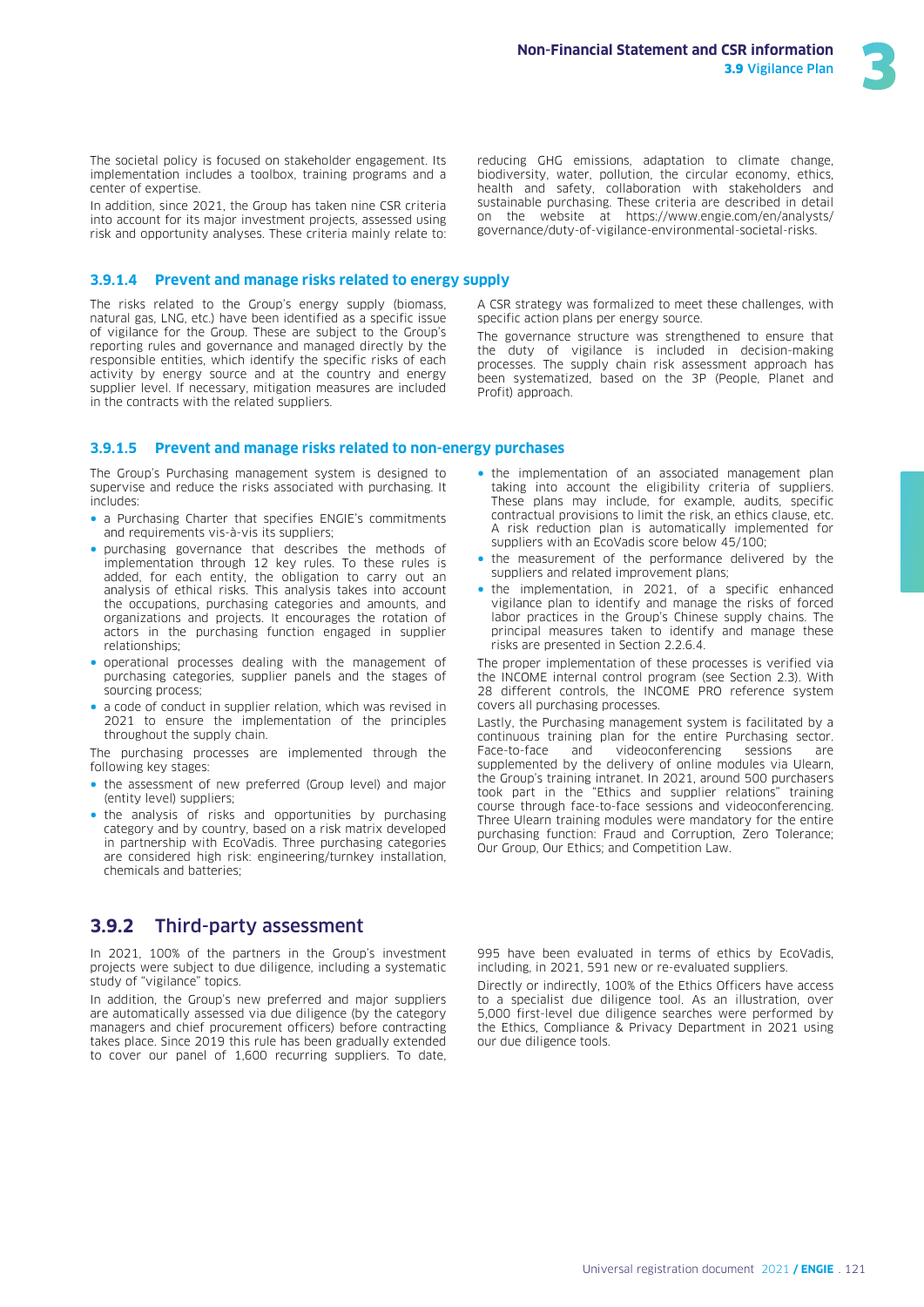#### **3.9.3** Whistleblowing and collection of alerts

The whistleblowing system has been open to all employees, permanent or temporary, and to all external stakeholders, since January 2019. An external service provider forwards the anonymous report to ENGIE for processing (see Section 3.8.4). In 2021, 187 alerts were received via the

system, 46 of which concern subjects related to the duty of vigilance. Details of the alerts are provided on the website at [https://www.engie.com/en/group/ethics-and-compliance/](www.engie.com/en/group/ethics-and-compliance/policies-and-procedures) policies-and-procedures. They can be summarized as follows:

| Allegations of bullying and<br>sexual harassment | Interpersonal relationships<br>between employees | Allegations of discrimination | Questions related to the<br>environment and the rights<br>of communities |
|--------------------------------------------------|--------------------------------------------------|-------------------------------|--------------------------------------------------------------------------|
| つロ                                               |                                                  |                               |                                                                          |
|                                                  |                                                  |                               |                                                                          |

All allegations of discrimination and harassment were dealt with in 2021 and action plans and disciplinary sanctions are automatically adopted whenever such facts emerge.

#### **3.9.4** Steering, governance and follow-up of the deployment of the plan

#### **3.9.4.1 Steering and follow-up at the highest corporate level**

The Group has set up monitoring and global coordination at the highest level to meet the law's objectives in an effective way. The plan was approved by the Group's Executive Committee, which entrusted its management to the Ethics, Compliance & Privacy Department (ECPD), under the responsibility of the General Secretariat. A report on the

effective implementation of the plan is presented annually to the EESDC of the Board of Directors.

A specific committee is responsible for the operational implementation of the plan. Its aim is to ensure that the plan is distributed and that information can be fed back easily. The members are:

| Department     | DГ  | u>             | Department<br>nasıng<br>$r \cap$<br>Purc | are.<br>___ | Interna<br>control<br>. | Risk |
|----------------|-----|----------------|------------------------------------------|-------------|-------------------------|------|
| <b>Regions</b> | HAN | - NOT<br>` ЧДМ | rancı                                    | rone.       | AMEA                    |      |

In addition, each entity must ensure that the vigilance plan has been effectively rolled out within its scope. The monitoring of these actions by the entities is included in the annual compliance report (see Section 3.8.6).

#### **3.9.4.2 Stakeholder relations**

The plan and the progress made in its implementation are presented and regularly discussed with the employee representative bodies. It has been implemented via the existing committees at Group level, as well as the European Works Council, the EESDC, and the Board of Directors. The entities were also asked to present the vigilance plan to their employee representative organizations.

In addition, since 2021, societal risks have been mapped at the level of industrial activities, services and decommissioning project through a process of dialog with stakeholders deployed in the Group's entities. This six-stage process (see Section 3.6.1) allows for the construction and follow-up of tailor-made action plans. Details of the methodology are provided on the website at https:// www.engie.com/en/analysts/governance/duty-of-vigilanceenvironmental-societal-risks

#### **3.9.5** Duty of vigilance correlation table

| Risk categories covered by the Vigilance Plan               | <b>Location in the URD</b>                                   | Page |
|-------------------------------------------------------------|--------------------------------------------------------------|------|
| Risks related to human rights                               | Section 3.8.1 "Ethics and compliance governance"             | 118  |
| Risks related to health and safety and to personal security | Section 3.4.8.2 "The health and safety<br>management system" | 101  |
| Environmental and societal risks                            | Section 3.1.1 "CSR policy and governance"                    | 70.  |
| Risks related to non-energy purchasing                      | Section 3.7 "Purchasing, outsourcing and suppliers"          | 115  |
| The four risks above                                        | Section 2.2 "Risk factors"                                   |      |

Details of the categories above are provided on the Group's website: [: https://www.engie.com/en/group/ethics-and-compliance/](https://www.engie.com/en/group/ethics-and-compliance/policies-and-procedures) [policies-and-procedures](https://www.engie.com/en/group/ethics-and-compliance/policies-and-procedures)